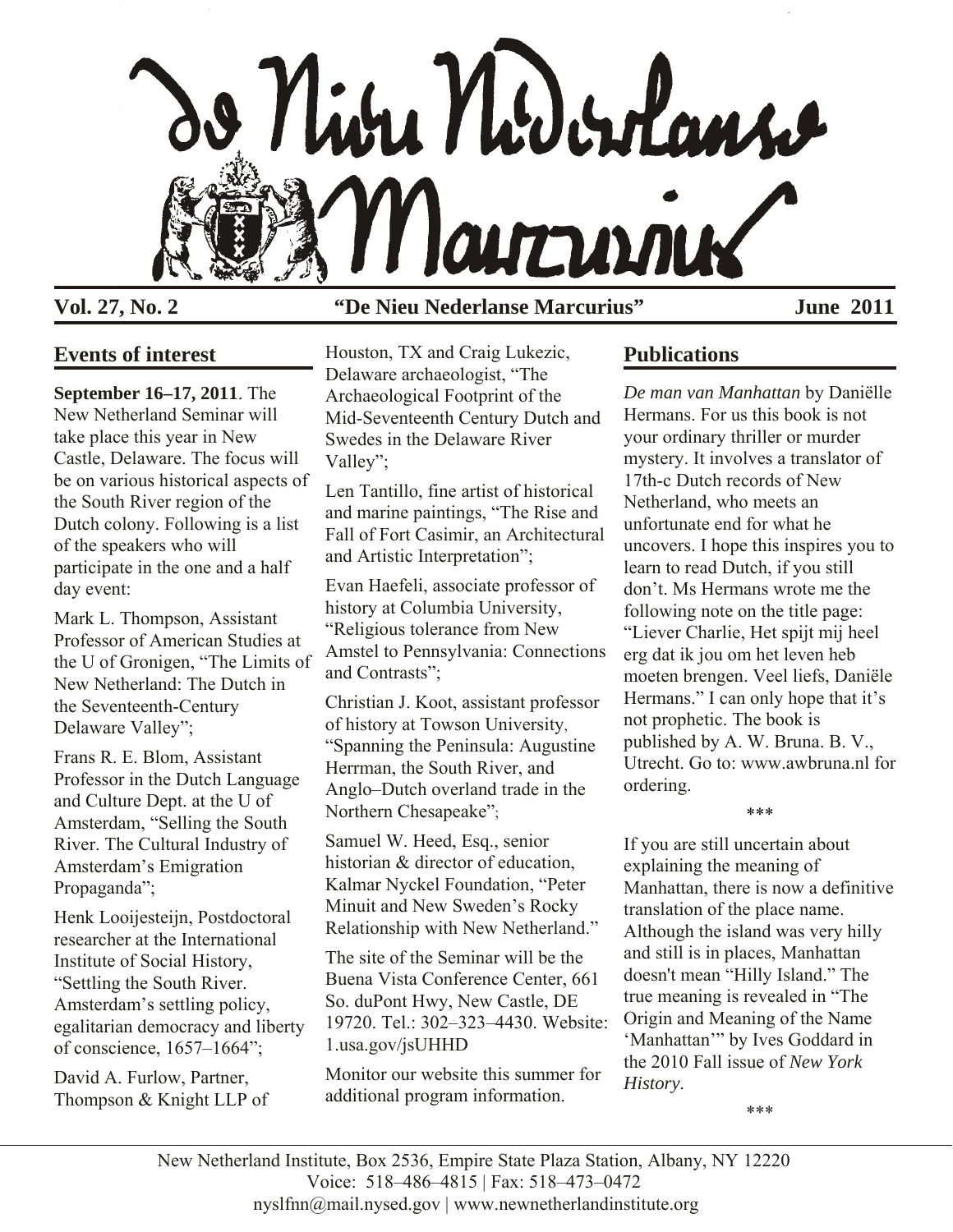The February 2011 issue of *Kunsttijdschrift Vlaanderen* is entitled *Nederlandstalige in het buitenland* . It contains articles about Dutch language collections from Russia to South Africa, from Indonesia to New York (featuring Janny Venema and yours truly). Tables of contents of issues can be accessed through the website: bit.ly/j8lv4g

\*\*\*

*Three Centuries on the Hudson River* by William Staats is a book about Hoogebergh, a 1696 family homestead in upstate New York, and the eleven generations of the Staats family who have lived there. The field-stone house was built on land deeded by Kiliaen van Rensselaer to Joachim Staats whose father, Abraham Staats (born 1617, died 1694), came to America from the Netherlands in 1642. It's located on the east bank of the Hudson River about five miles south of Albany, New York and has a commanding five-mile view of the river.

 The book tells both the history of this Dutch–American house and of the Staats family. It starts off with a foreword written by Shirley Dunn, a Rensselaer County historian, and then describes the early history of the house, which is listed on the National Register of Historic Places. The book is a worthwhile read for those interested in the history of an iconic Dutch-American house in the upper Hudson Valley, including amusing family anecdotes. For more information and to purchase, go to: bit.ly/kUtjfB.

#### \*\*\*

In *Early American History: An Interdisciplinary Journal*, vol 9 No.2 (Spring 2011) issue: "Trading between New Netherland and New England, 1624–1664" by Kim Todt. Despite political disputes between the governments of New Netherland and the English colonies of New England, little interfered with trade and the commercial networks that developed between merchants in New Netherland and New England. Demonstrating a richer and more internationally diversified economic environment than has been previously portrayed, this article examines the sophisticated trading world New England merchants entered when they chose to conduct business with merchants from New Netherland, with its commercial and legal infrastructures that accommodated foreign merchants. As well, New England's nascent economies needed to facilitate commerce and they too encouraged and accommodated trade with the Dutch. For seventeenth-century merchants in New Netherland and New England, inter-colonial trade supplied necessary sustenance, expanded merchant networks, and presented opportunities for profit.

#### **Dutch Language Course**

The University of Leuven in Belgium once again is offering an intensive summer course from 29July to 26 August 2011. This course is intended for those who wish to begin learning Dutch or improve their knowledge of the language. The teaching language is

Dutch. Passive knowledge of English and/or French is an advantage. Prior knowledge will be tested on the first day. The results of the placement test will be communicated to the students on the following day. Deadline for registration: July 15, 2011 or until classes are full. There are no reduced fees for occasional absence, late arrival or early departure. For more detailed information go to: bit.ly/lWtsz1.

#### **News**

On May 25th the Archives of the Dutch West India Company [WIC] have been proclaimed *Memory of the World* [MoW] by UNESCO. With the MoW register, UNESCO calls for the preservation and increasing accessibility of valuable archival holdings, library collections and private individual manuscripts all over the world.

 In 2003 the Dutch East India Company [VOC] archives already received this status. Last year (2010) the Dutch *Nationaal Archief* together with its counterparts in Brazil, Ghana, Guyana, Curaçao, Surinam, the United Kingdom, and the USA took the initiative to nominate the WIC as well—and. successfully, as it now appears.

 Only a small part of the WIC archives has survived the ravages of time. The New York State Archives holds 12,000 pages of these surviving records. Preservation of this material is very important. In the framework of the Mutual Cultural Heritate program, the *Nationaal Archief* together with its partners has established a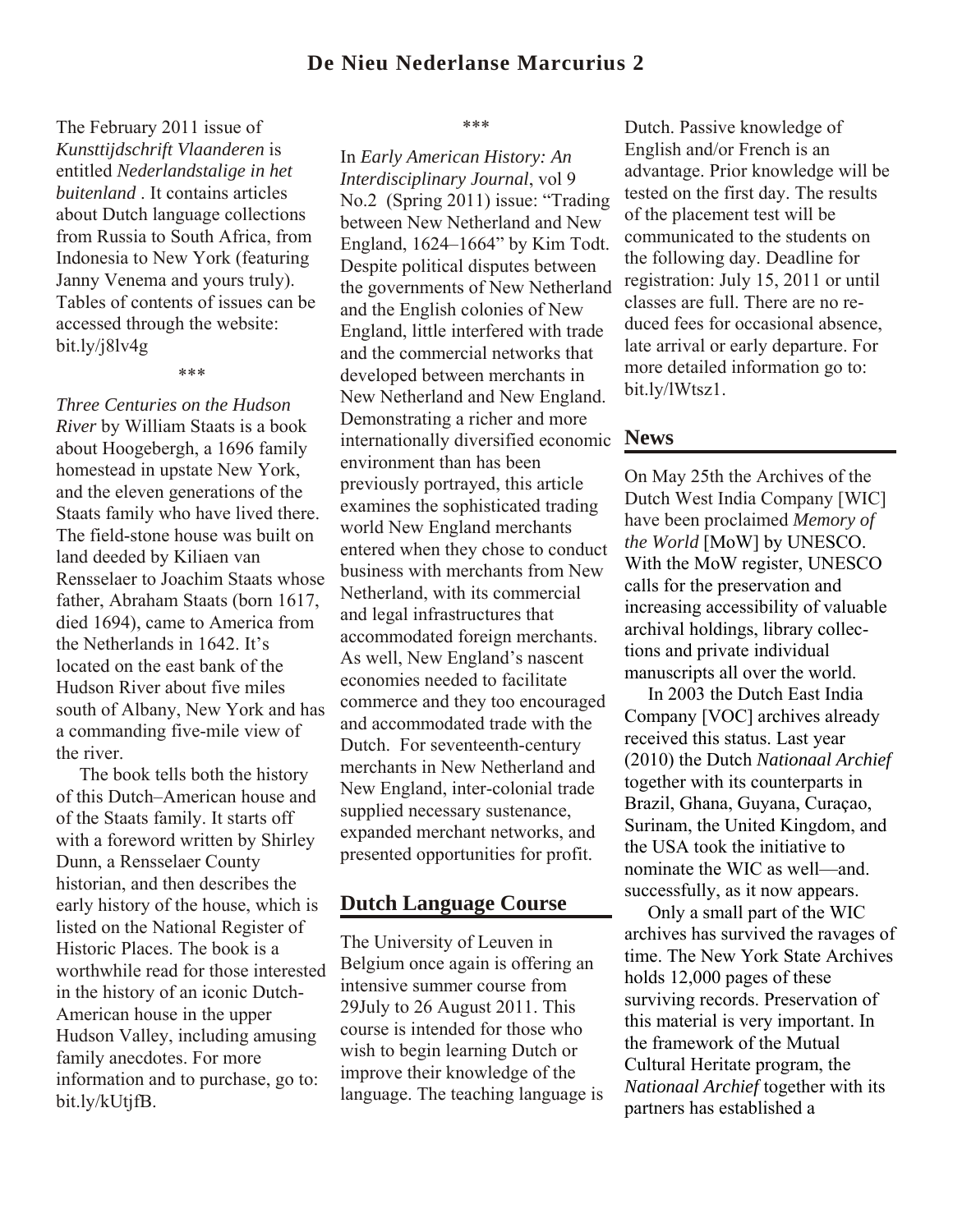## **De Nieu Nederlanse Marcurius 3**

management plan to secure these archives for the future and maximize their accessibility to the public. As a result the WIC archives are being restored, digitized and put online.

 This autumn, several events in places related to the WIC will be organized to celebrate the new status of the WIC archives. More information will follow.

\*\*\*

Recently the Peter Minuit Plaza and New Amsterdam Plein and Pavilion were inaugurated with a ceremony. Several dignitaries from New York City and the Netherlands officially opened the Plaza and Pavilion on the most southern tip of Manhattan in New York City to the public.

 Part of a major project that includes a complete overhaul of the Staten Island Ferry Terminal, the Peter Minuit plaza is a transportation hub and public area located directly in front of the ferry terminal.

 The New Amsterdam Plein and Pavilion anchors the north end of the plaza. This \$2.3 million gift from the Kingdom of the Netherlands on the 400th anniversary of Henry Hudson's arrival into New York Harbor honors four centuries of Dutch–American friendship and a mutual passion for the values of innovation and creativity, diversity and openness, entrepreneurship and progress.

 The Plein and Pavilion was conceived by the Battery Conservancy to create an "outdoor living room for spontaneous and scheduled activities, public markets, seating and shade". The gleaming

white pavilion on the plein was designed by Ben van Berkel of UNStudio, Amsterdam.

 The design for New Amsterdam Plein and Pavilion creates a 5,000 square-foot programmed space housing regional organic food by Merchant's Market, as well as the Alliance for Downtown New York's Visitor Information Booth.

 In September 2009, during the celebrations of NY400, there was an official opening ceremony of the incompleted Pavilion with Prince Willem–Alexander and Máxima.

#### **NNI News**

To encourage Capital Region members and friends to attend the Seminar in New Castle. Delaware, NNI is hiring a bus to take people to Delaware at a reduced rate. The bus will leave from Crossgates Mall on Thursday, September  $15<sup>th</sup>$  at 11:00 a.m. and return on Saturday, September  $17<sup>th</sup>$  around 9:00 p.m. The cost which includes a tour of old New Castle will be \$99. Space is limited. Please make your reservation asap by calling Bonnie Urso at 518–486–4815 or email: burso @mail.nysed.gov

#### \*\*\*

For the first time ever the New Netherland Institute trustees have approved a increase in membership dues beginning with the 2012 dues year. The new schedule of fees: is as follows: Burgher level (single) \$50–\$99; Students/Seniors \$35; Family \$75, Organizations \$100. In these hard economic times for us all it is our hope that everyone will adjust to this modest increase to

assure the Institute's continuing success.

## **NNRC News**

On May 26th Allison van Laer and her father Charles van Laer, the grandson of A.J.F van Laer, paid a visit to the NNRC. With them they brought two boxes of books which belonged to the Dutch translator and for some years were in Allison's possession.. Charles also brought a box of personal papers and photographs for us to examine. He indicated that he needed to sort through the personal effects before parting with them; however, he did invite us to his house to look through additional books also orginally belonging to his grandfather. The books will eventually be integrated in the NNRC collection while any personal papers etc will be added to the Library's "Van Laer Papers."

\*\*\*

On a similar note: The family of the late Jacob A. Schiltkamp has donated his research library to the NNRC. As you may remember, he was co-editor of the *Curaçao Papers*. His publications on the function of the notaris in the Dutch Caribbean and related laws and ordinances produced a significant research library, including 17th-c books and atlases. The family has hired a firm that will complile an inventory of the library's contents before shipment from the family home in Amsterdam.